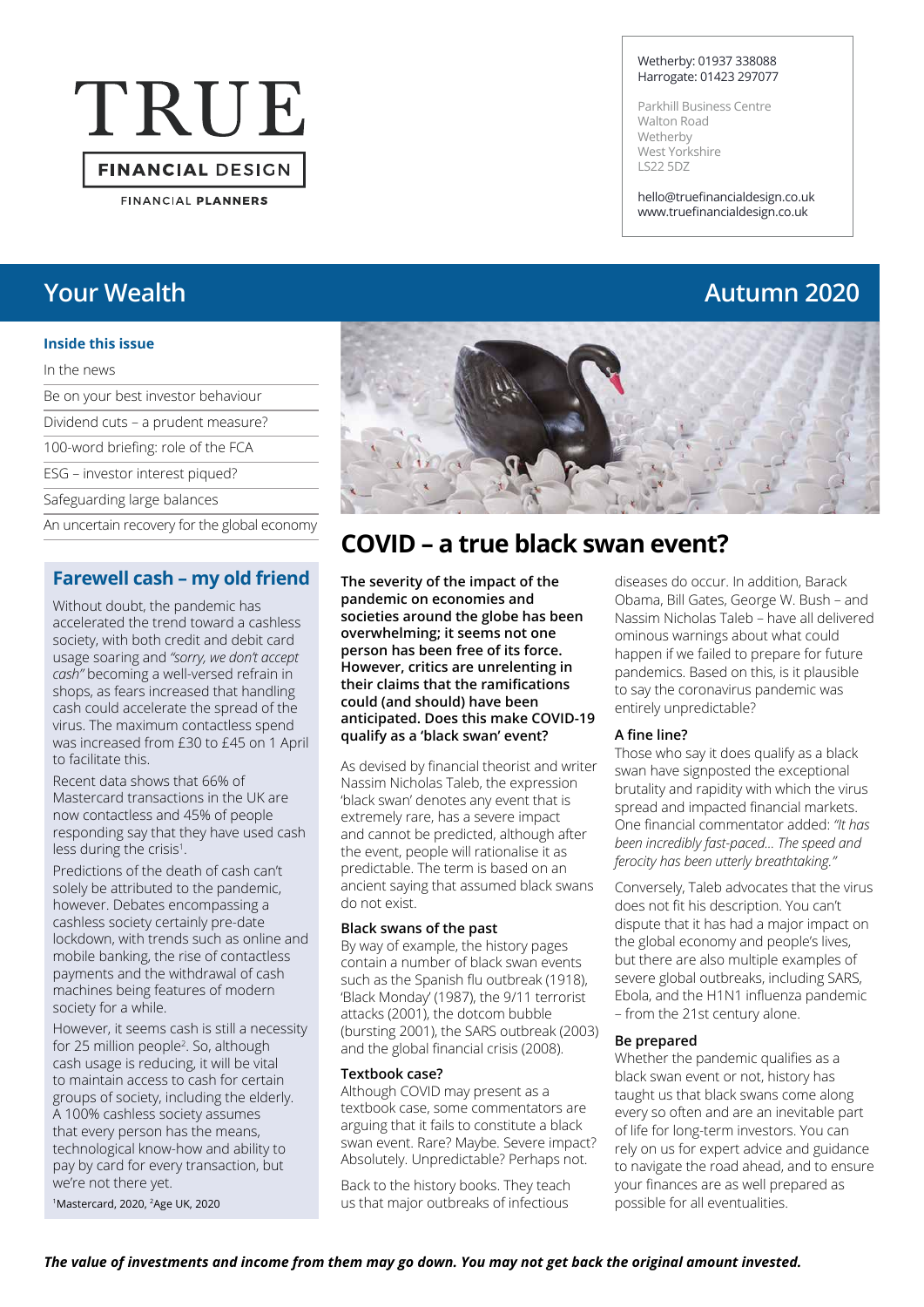

#### **In the news**

#### **Private pension age set to increase**

After years of speculation, the government have confirmed that the private pension age will rise from 55 to 57 in 2028. So, those retiring in future will have to wait a couple of extra years before accessing their pension.

#### **CGT – fit for purpose?**

Rishi Sunak commissioned a review of Capital Gains Tax during the summer, to find out whether the current system is fit for purpose and to identify simplification opportunities. The Office of Tax Simplification (OTS) published a call for evidence and an online survey. The OTS commented, there have been, *'several changes to CGT'* over the last ten years and that it *'may be helpful to consider the tax again in the current climate.'* They will investigate the applicable rates, reliefs, exemptions, allowances and overall scope of the tax. We will update you on any developments.

#### **Fund inflows on the up**

Although March saw the highest ever monthly outflow from retail funds, in Q2 UK savers invested more in the quarter than they did in the whole of 2019. Data shows that £11.2bn was invested in funds such as unit trusts and open-ended investment companies during the quarter, compared with £9.8bn in 20193 .



## **Be on your best investor behaviour**

**It's all too easy to let emotions influence investment decisions in times of market volatility. After all, it's human instinct to be responsive, but resisting the urge to take flight can prove rewarding. Take it back a few million years to prehistoric times; the fight or flight reaction meant the difference between life and death, survival depended on decisive action. As an investor, controlling these hardwired behavioural biases and resisting the urge to panic, can prove beneficial.** 

In March, as markets reacted to the unfolding pandemic, in just one month, retail investors sold investment funds worth £10bn<sup>3</sup>, with many selling as the stock market was falling to its lowest level in eight years. By reacting and choosing this course of action, they missed out on the ensuing market bounce of nearly 30%.

#### **Hindsight is a marvellous thing**

Yes it is; but when it comes to investor behaviour, having foresight, i.e. insight gained by looking forward, is far more valuable because markets tend to bounce back over time. Although it obviously can't be guaranteed.

Various factors feed into people's responses to different market occurrences, for example – what your objectives are, your risk tolerance,

emotions, preferences, beliefs and past experiences. These can all result in different investor behaviour. Just one chosen scenario, a market fall, can lead to different behaviours: halting investing until markets become more stable, selling in case it's the start of a market decline, or seeing a market correction as an opportunity to invest. Some beliefs may result in successful investment outcomes, others in behavioural biases that are counterproductive and imperil the chance of achieving your financial goals.

#### **Kicking those behavioural biases into touch**

We all suffer from some biases, the best mechanism to prevent knee-jerk reactions and defend against the influence of your biases, is to follow a robust, disciplined, well thought-out investment process. Investing with a clear idea of what you want to achieve will determine how we structure your investments. You have a better chance of achieving your goals if you use them to frame all investment decision-making, whether you're building a university fund or your retirement nest egg.

We take the time to understand your objectives, apply a thorough investment process and advise you on the strategy most appropriate for your circumstances.

3The Investment Association, 2020

*The value of investments and income from them may go down. You may not get back the original amount invested. A pension is a long-term investment. The fund value may fluctuate and can go down. Your eventual income may depend on the size of the fund at retirement, future interest rates and tax legislation.*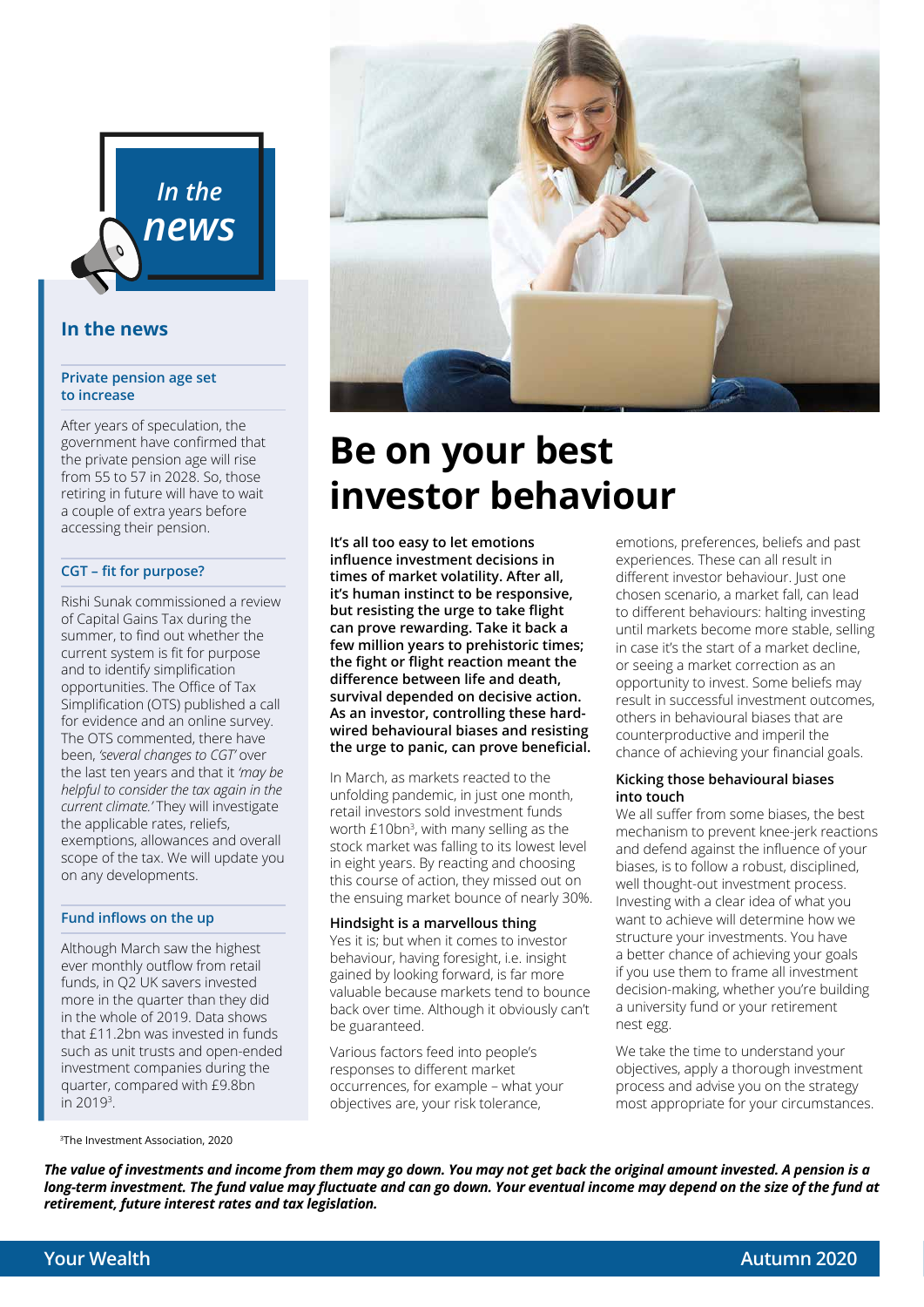### **Dividend cuts – a prudent measure?**

**It has been a challenging time for UK dividends. In the second quarter of the year, they experienced their biggest quarterly fall on record, declining by 57% (over £22bn). At least 30 companies reduced their dividends, with a further 176 cancelling them entirely.** 



Despite this, several fund managers regard these measures as a prudent move, as businesses take action to preserve their capital expenditure:

*"In ordinary times, a dividend cut is a sign of failure. In these exceptional circumstances, however, it reflects sensible short-term capital allocation."*

**Martin Cholwill, Royal London**

*"The pandemic has resulted in a great deal of uncertainty for all businesses. Even those whose trading has been unaffected, have still faced issues with supply chains and distribution networks. So, reducing capital expenditures like dividends is prudent. There have been some big cuts but what is key is what happens over the longer term. Dividends will be back, but for now, balance sheets and liquidity are paramount."*

**Richard Colwell, Columbia Threadneedle**

*"The rebasing of dividends across the UK stock market is an opportunity for companies to reallocate capital more sensibly."*

**Carl Stick, Rathbone Unit Trust Management**

## **100-word briefing: role of the FCA**

Created in 2013 alongside the Prudential Regulation Authority, the Financial Conduct Authority is responsible for the conduct regulation, and in many cases also the prudential regulation, of around 60,000 financial firms that include advisers and asset managers. It aims to ensure that markets work properly and competitively, thus helping to protect both

the UK financial system and consumers of financial services and products. It applies proportionate attention to issues and firms to reflect the risks they pose, working with consumer, trade and professional bodies as well as other regulators. The FCA's new chief executive Nikhil Rathi will be paid £455,000pa.

#### **ESG – investor interest piqued?**

According to recent figures<sup>4</sup>, UK-based ESG funds saw record inflows between March and July this year. In July, £362m was invested.

Investing according to environmental, social and governance (ESG) principles has been a fast growth area, but you may be left wondering – what does it all mean? ESG refers to three factors used by investment companies to evaluate corporate behaviour. By assessing these factors, investment companies measure the ethical impact and sustainability of an investment.

- **• E**nvironmental criteria includes waste management, carbon emissions and air/water pollution
- **• S**ocial criteria includes data security, human rights and labour standards
- **• G**overnance includes board diversity, executive remuneration and business ethics.

There used to be a perception with sustainable and ethical investing, that investors were prioritising principles over profit and that investing in this domain was generally considered to be higher risk compared with traditional counterparts. However today, with a wider choice of ESG products to invest in, this style of investing can generate sustainable long-term stable returns. Over the 12 month period to 1 July 2020, a study<sup>5</sup> of 140 ethical unit trusts outlined that those in the ethical category achieved better levels of growth than their non-ethical counterparts, growing by just over 4% compared to a contraction of nearly 1.5% for investments not in the ethical category. Over a five-year time scale, ethical investments achieved just over 41% compared to nearly 32% for those not listed as ethical. Choosing investments based on ESG principles offers no guarantee of performance but, as part of a diversified portfolio, they can allow you to make a positive impact without having to forfeit the prospect of investment return.

4Reuters, 2020, 5Moneyfacts, 2020

*The value of investments and income from them may go down. You may not get back the original amount invested.*